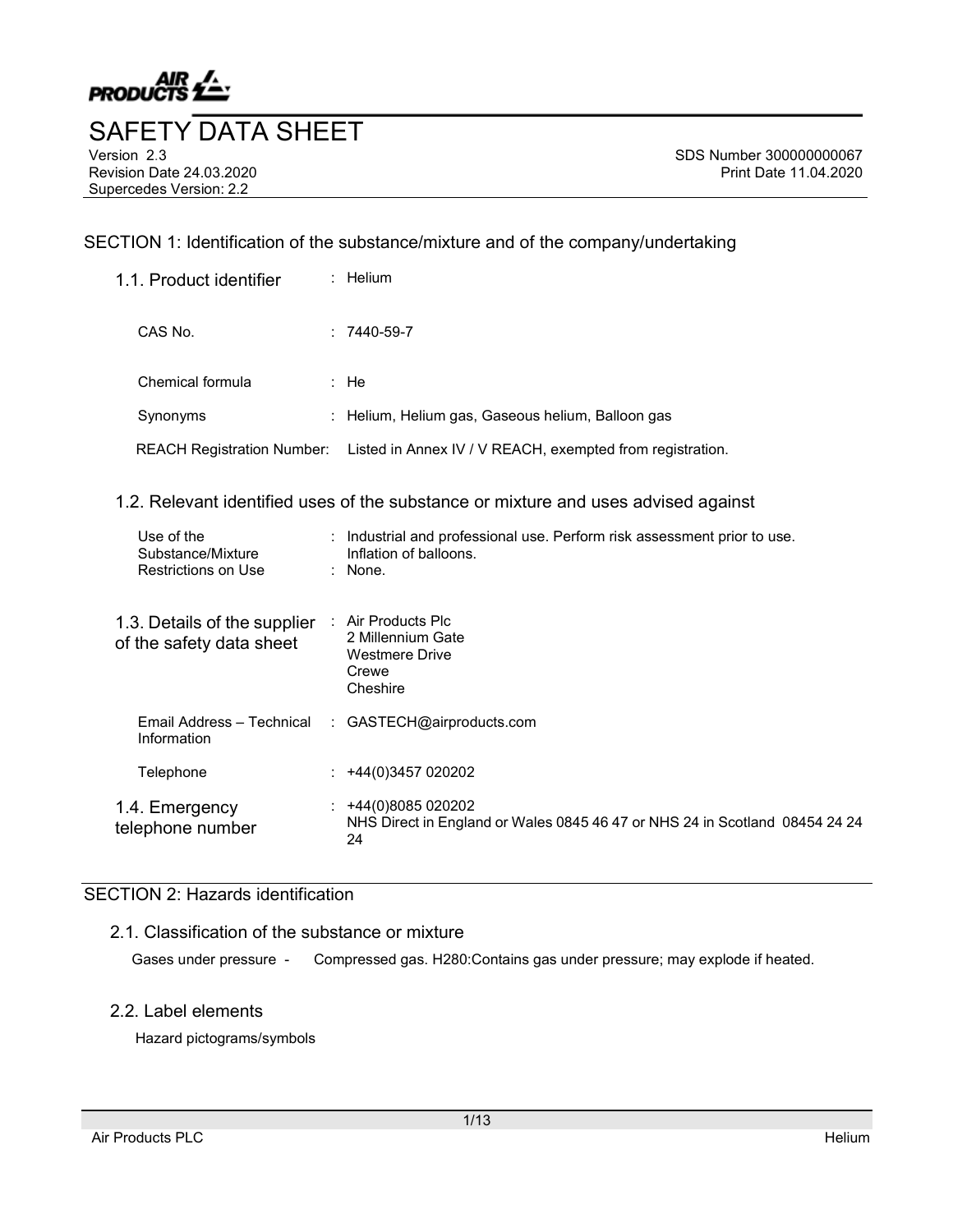

Signal Word: Warning

Hazard Statements:

H280:Contains gas under pressure; may explode if heated.

Precautionary Statements:

Storage : P403:Store in a well-ventilated place.

#### 2.3. Other hazards

Use a back flow preventative device in the piping. Use only with equipment rated for cylinder pressure. Read and follow the Safety Data Sheet (SDS) before use. High pressure gas. Can cause rapid suffocation. Substance does not meet the criteria for PBT and vPvB according to Regulation (EC) No 1907/2006, Annex XIII.

#### Environmental Effects

Not harmful.

## SECTION 3: Composition/information on ingredients

3.1. Substances

| Components    | EINECS / ELINCS<br>Number | <b>CAS Number</b> | Concentration |
|---------------|---------------------------|-------------------|---------------|
|               |                           |                   | (Volume)      |
| <b>Helium</b> | 231-168-5                 | 7440-59-7         | 100 %         |

| Components | Classification (CLP)     | REACH Rea. # |
|------------|--------------------------|--------------|
| Helium     | Press. Gas (Comp.); H280 | $*$ 4        |

\*1:Listed in Annex IV / V REACH, exempted from registration.

\*2:Registration not required: substance manufactured or imported < 1 t/y.

\*3:Registration not required: substance manufactured or imported < 1 t/y for non-intermediate uses.

Concentration is nominal. For the exact product composition, please refer to technical specifications.

3.2. Mixtures : Not applicable.

## SECTION 4: First aid measures

| 4.1. Description of first aid measures |                                                                                                                                                                                         |  |  |  |
|----------------------------------------|-----------------------------------------------------------------------------------------------------------------------------------------------------------------------------------------|--|--|--|
| General advice                         | : Remove victim to uncontaminated area wearing self-contained breathing<br>apparatus. Keep victim warm and rested. Call a doctor. Apply artificial respiration<br>if breathing stopped. |  |  |  |
| Eye contact                            | : In case of direct contact with eyes, seek medical advice.                                                                                                                             |  |  |  |
|                                        | 2/13                                                                                                                                                                                    |  |  |  |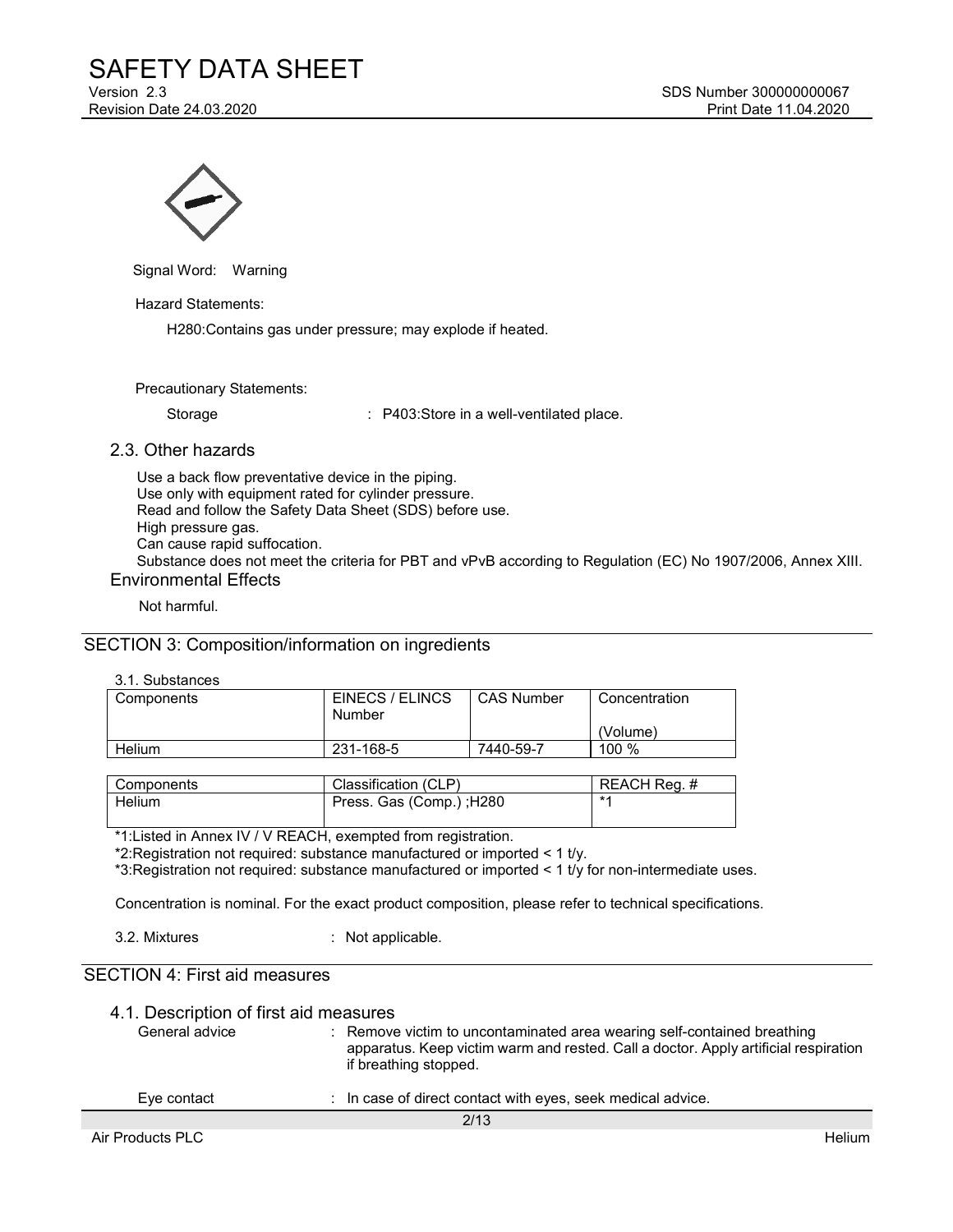Revision Date 24.03.2020

| Skin contact                                                     | : Adverse effects not expected from this product.                                                                                                                                                                                                                                          |  |  |  |
|------------------------------------------------------------------|--------------------------------------------------------------------------------------------------------------------------------------------------------------------------------------------------------------------------------------------------------------------------------------------|--|--|--|
| Ingestion                                                        | : Ingestion is not considered a potential route of exposure.                                                                                                                                                                                                                               |  |  |  |
| Inhalation                                                       | : Remove to fresh air. If breathing has stopped or is labored, give assisted<br>respirations. Supplemental oxygen may be indicated. If the heart has stopped,<br>trained personnel should begin cardiopulmonary resuscitation immediately. In<br>case of shortness of breath, give oxygen. |  |  |  |
| 4.2. Most important symptoms and effects, both acute and delayed |                                                                                                                                                                                                                                                                                            |  |  |  |
| Symptoms                                                         | : Exposure to oxygen deficient atmosphere may cause the following symptoms:<br>Dizziness. Salivation. Nausea. Vomiting. Loss of mobility/consciousness.                                                                                                                                    |  |  |  |
| Treatment                                                        | 4.3. Indication of any immediate medical attention and special treatment needed<br>: If exposed or concerned: Get medical attention/advice.                                                                                                                                                |  |  |  |

## SECTION 5: Firefighting measures

| 5.1. Extinguishing media<br>Suitable extinguishing media             | : The product itself does not burn.<br>Use extinguishing media appropriate for surrounding fire.                                                                                                                                                                                                                                                                                                            |
|----------------------------------------------------------------------|-------------------------------------------------------------------------------------------------------------------------------------------------------------------------------------------------------------------------------------------------------------------------------------------------------------------------------------------------------------------------------------------------------------|
| Extinguishing media which<br>must not be used for safety<br>reasons. | : Do not use water jet to extinguish.                                                                                                                                                                                                                                                                                                                                                                       |
| 5.2. Special hazards<br>arising from the<br>substance or mixture     | : Upon exposure to intense heat or flame, cylinder will vent rapidly and or rupture<br>violently. Product is nonflammable and does not support combustion. Move away<br>from container and cool with water from a protected position. Keep containers<br>and surroundings cool with water spray.                                                                                                            |
| 5.3. Advice for firefighters                                         | Wear self contained breathing apparatus for fire fighting if necessary. Standard<br>protective clothing and equipment (Self Contained Breathing Apparatus) for fire<br>fighters. Standard EN 137 - Self-contained open-circuit compressed air breathing<br>apparatus with full face mask. Standard EN 469 - Protective clothing for<br>firefighters. Standard - EN 659: Protective gloves for firefighters. |

## SECTION 6: Accidental release measures

| 6.1. Personal<br>precautions, protective<br>equipment and<br>emergency procedures | : Evacuate personnel to safe areas. Wear self-contained breathing apparatus<br>when entering area unless atmosphere is proved to be safe. Monitor oxygen<br>level. Ventilate the area. |
|-----------------------------------------------------------------------------------|----------------------------------------------------------------------------------------------------------------------------------------------------------------------------------------|
| 6.2. Environmental<br>precautions                                                 | : Do not discharge into any place where its accumulation could be dangerous.<br>Prevent further leakage or spillage if safe to do so.                                                  |
| 6.3. Methods and<br>material for containment<br>and cleaning up                   | $\therefore$ Ventilate the area.                                                                                                                                                       |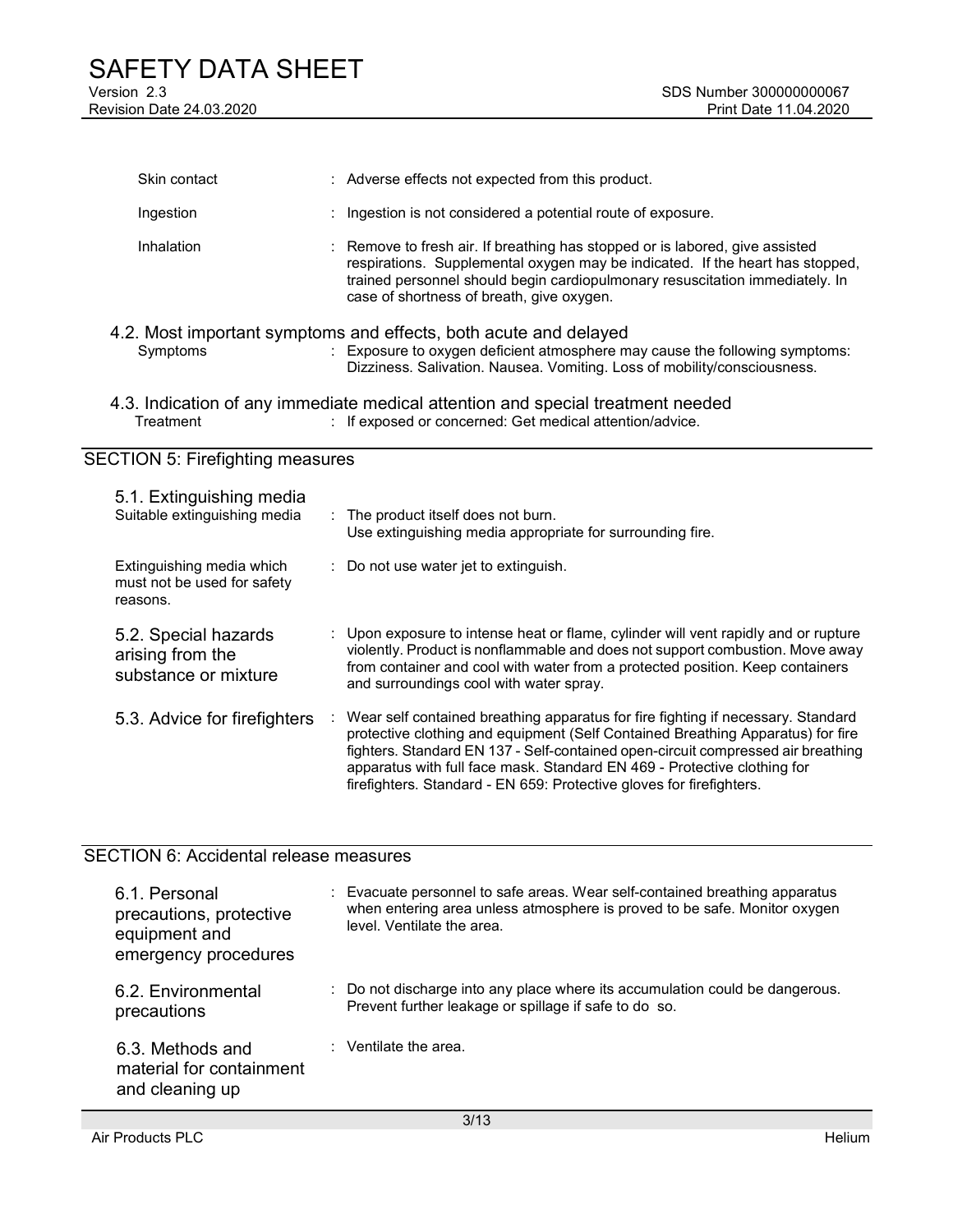| Additional advice                   | : If possible, stop flow of product. Increase ventilation to the release area and<br>monitor oxygen level. If leak is from cylinder or cylinder valve, call the emergency<br>telephone number. If the leak is in the user's system, close the cylinder valve and<br>safely vent the pressure before attempting repairs. |
|-------------------------------------|-------------------------------------------------------------------------------------------------------------------------------------------------------------------------------------------------------------------------------------------------------------------------------------------------------------------------|
| 6.4. Reference to other<br>sections | : For more information refer to Sections $8 & 13$                                                                                                                                                                                                                                                                       |

## SECTION 7: Handling and storage

## 7.1. Precautions for safe handling

Protect cylinders from physical damage; do not drag, roll, slide or drop. Do not allow storage area temperature to exceed 50°C (122°F). Only experienced and properly instructed persons should handle compressed gases/cryogenic liquids. Before using the product, determine its identity by reading the label. Know and understand the properties and hazards of the product before use. When doubt exists as to the correct handling procedure for a particular gas, contact the supplier. Do not remove or deface labels provided by the supplier for the identification of the cylinder contents. When moving cylinders, even for short distances, use a cart (trolley, hand truck, etc.) designed to transport cylinders. Leave valve protection caps in place until the container has been secured against either a wall or bench or placed in a container stand and is ready for use. Use an adjustable strap wrench to remove over-tight or rusted caps. Before connecting the container, check the complete gas system for suitability, particularly for pressure rating and materials. Before connecting the container for use, ensure that back feed from the system into the container is prevented. Ensure the complete gas system is compatible for pressure rating and materials of construction. Ensure the complete gas system has been checked for leaks before use. Employ suitable pressure regulating devices on all containers when the gas is being emitted to systems with lower pressure rating than that of the container. Never insert an object (e.g. wrench, screwdriver, pry bar, etc.) into valve cap openings. Doing so may damage valve, causing a leak to occur. Open valve slowly. If user experiences any difficulty operating cylinder valve discontinue use and contact supplier. Close container valve after each use and when empty, even if still connected to equipment. Never attempt to repair or modify container valves or safety relief devices. Damaged valves should be reported immediately to the supplier. Close valve after each use and when empty. Replace outlet caps or plugs and container caps as soon as container is disconnected from equipment. Do not subject containers to abnormal mechanical shock. Never attempt to lift a cylinder by its valve protection cap or guard. Do not use containers as rollers or supports or for any other purpose than to contain the gas as supplied. Never strike an arc on a compressed gas cylinder or make a cylinder a part of an electrical circuit. Do not smoke while handling product or cylinders. Never re-compress a gas or a gas mixture without first consulting the supplier. Never attempt to transfer gases from one cylinder/container to another. Always use backflow protective device in piping. When returning cylinder install valve outlet cap or plug leak tight. Never use direct flame or electrical heating devices to raise the pressure of a container. Containers should not be subjected to temperatures above 50°C (122°F).

## 7.2. Conditions for safe storage, including any incompatibilities

Full containers should be stored so that oldest stock is used first. Containers should be stored in a purpose build compound which should be well ventilated, preferably in the open air. Stored containers should be periodically checked for general condition and leakage. Observe all regulations and local requirements regarding storage of containers. Protect containers stored in the open against rusting and extremes of weather. Containers should not be stored in conditions likely to encourage corrosion. Containers should be stored in the vertical position and properly secured to prevent toppling. The container valves should be tightly closed and where appropriate valve outlets should be capped or plugged. Container valve guards or caps should be in place. Keep containers tightly closed in a cool, well-ventilated place. Store containers in location free from fire risk and away from sources of heat and ignition. Full and empty cylinders should be segregated. Do not allow storage temperature to exceed 50°C (122°F). Return empty containers in a timely manner.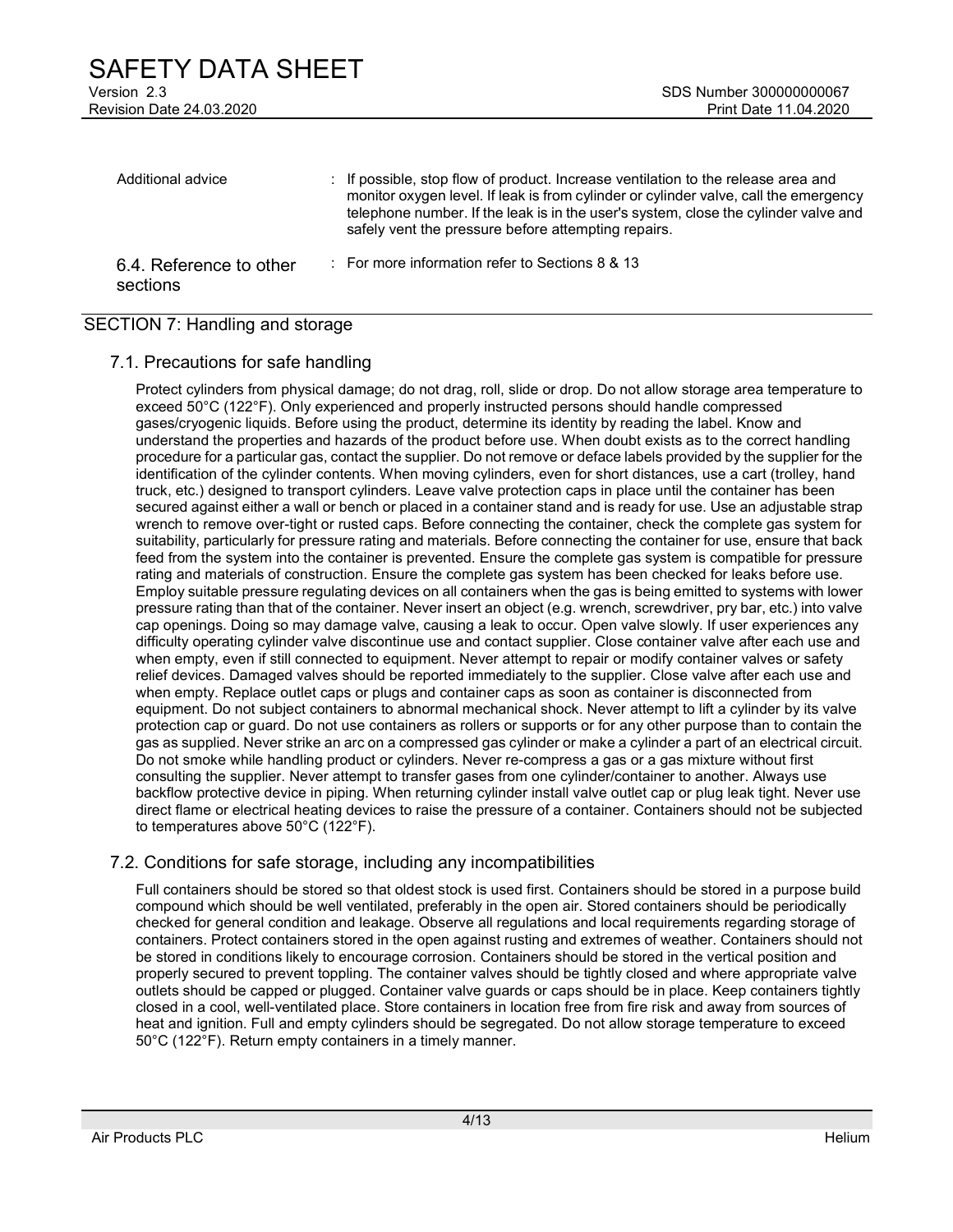#### Technical measures/Precautions

Containers should be segregated in the storage area according to the various categories (e.g. flammable, toxic, etc.) and in accordance whit local regulations. Keep away from combustible material.

#### 7.3. Specific end use(s)

Refer to section 1 or the extended SDS if applicable.

#### SECTION 8: Exposure controls/personal protection

#### 8.1. Control parameters

If applicable, refer to the extended section of the SDS for further information on CSA.

DNEL: Derived no effect level (Workers) None available.

PNEC: predicted no effect concentration None available.

#### 8.2. Exposure controls

Engineering measures

Provide natural or mechanical ventilation to prevent oxygen deficient atmospheres below 19.5% oxygen.

#### Personal protective equipment

| Respiratory protection                                      | $\therefore$ Self contained breathing apparatus (SCBA) or positive pressure airline with mask<br>are to be used in oxygen-deficient atmosphere.<br>Air purifying respirators will not provide protection. Users of breathing apparatus<br>must be trained. |
|-------------------------------------------------------------|------------------------------------------------------------------------------------------------------------------------------------------------------------------------------------------------------------------------------------------------------------|
| Hand protection                                             | $\therefore$ Wear work gloves when handling gas containers.<br>Standard EN 388 - Protective gloves against mechanical risk.                                                                                                                                |
| Eye/face Protection                                         | : Safety glasses recommended when handling cylinders.<br>Standard EN 166 - Personal eye-protection.                                                                                                                                                        |
| Skin and body protection                                    | : Safety shoes are recommended when handling cylinders.<br>Standard EN ISO 20345 - Personal protective equipment - Safety footwear.                                                                                                                        |
| Special instructions for<br>protection and hygiene          | : Ensure adequate ventilation, especially in confined areas.                                                                                                                                                                                               |
| <b>Environmental Exposure</b><br>Controls<br><b>Remarks</b> | $\therefore$ If applicable, refer to the extended section of the SDS for further information on<br>CSA.<br>Simple asphyxiant.                                                                                                                              |

## SECTION 9: Physical and chemical properties

9.1. Information on basic physical and chemical properties

(a/b) Physical state/Colour : Compressed gas. Colorless.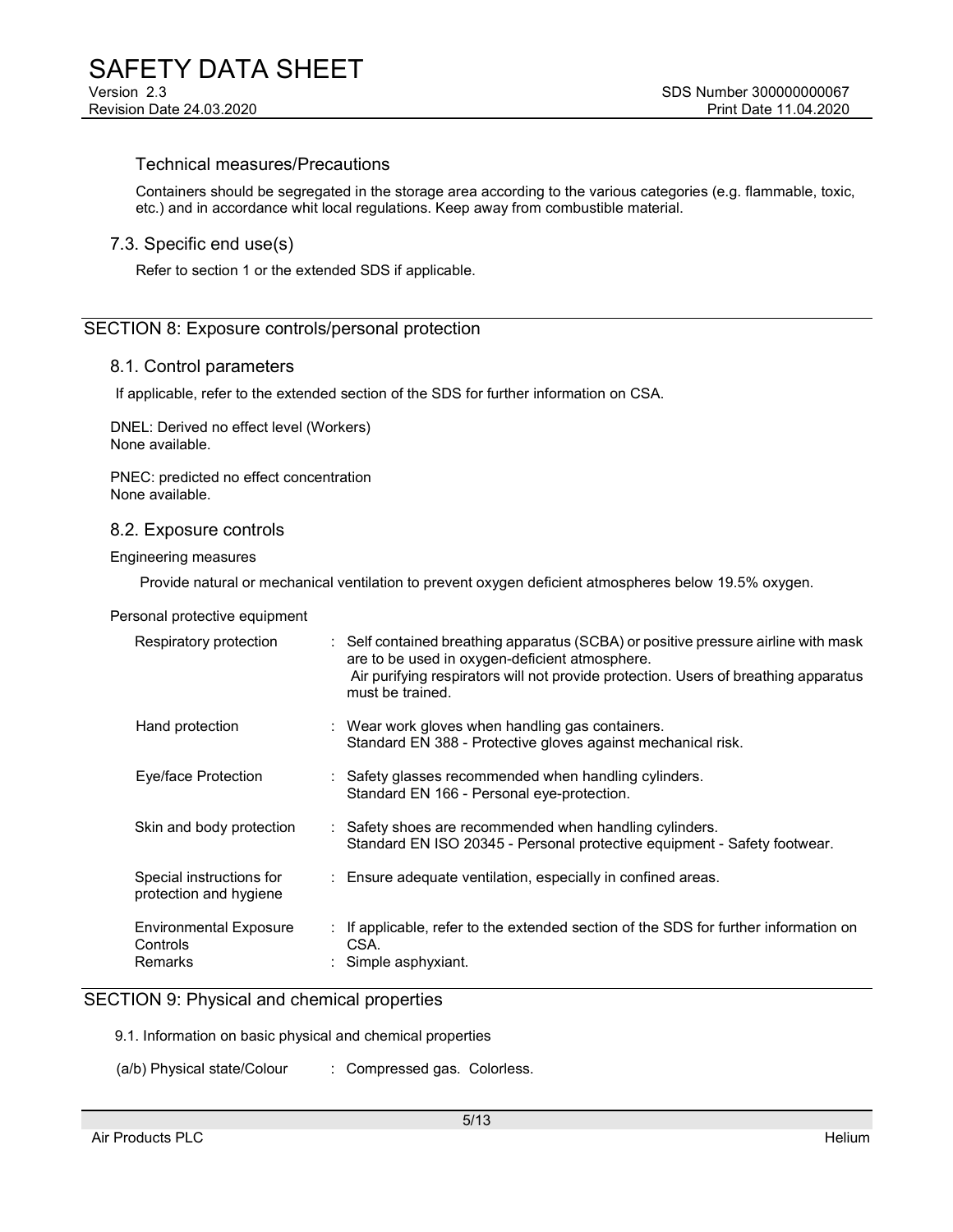| (c) Odour                                                                | No odor warning properties.                                           |
|--------------------------------------------------------------------------|-----------------------------------------------------------------------|
| (d) Density                                                              | : $0.0002$ g/cm3 (0.012 lb/ft3) at 21 °C (70 °F)<br>Note: (as vapor)  |
| (e) Relative Density                                                     | : Not applicable.                                                     |
| (f) Melting point / freezing point : -458 $\degree$ F (-272 $\degree$ C) |                                                                       |
| (g) Boiling point/range<br>(h) Vapor pressure                            | : -452 °F (-269 °C)<br>: Not applicable.                              |
| (i) Water solubility                                                     | $: 0.0015$ g/l                                                        |
| (j) Partition coefficient:<br>n-octanol/water [log Kow]                  | : Not applicable for inorganic gases.                                 |
| $(k)$ pH                                                                 | Not applicable for gases and gas mixtures.                            |
| (I) Viscosity                                                            | : No reliable data available.                                         |
| (m) Particle characteristics                                             | : Not applicable for gases and gas mixtures.                          |
| (n) Upper and lower explosion $/$ :<br>flammability limits               | No data available.                                                    |
| (o) Flash point                                                          | : Not applicable for gases and gas mixtures.                          |
| (p) Autoignition temperature                                             | : Not known.                                                          |
| (q) Decomposition<br>temperature                                         | Not applicable.                                                       |
| 9.2. Other information<br><b>Explosive properties</b>                    | : Not applicable.                                                     |
| Oxidizing properties                                                     | : Not applicable.                                                     |
| Molecular Weight                                                         | 4 g/mol                                                               |
| Odor threshold                                                           | Odour threshold is subjective and inadequate to warn of overexposure. |
| Evaporation rate                                                         | Not applicable for gases and gas mixtures.                            |
| Flammability (solid, gas)                                                | Refer to product classification in Section 2                          |
| Specific Volume                                                          | 6.0349 m3/kg (96.68 ft3/lb) at 21 °C (70 °F)                          |
| Upper flammability limit                                                 | Not applicable.                                                       |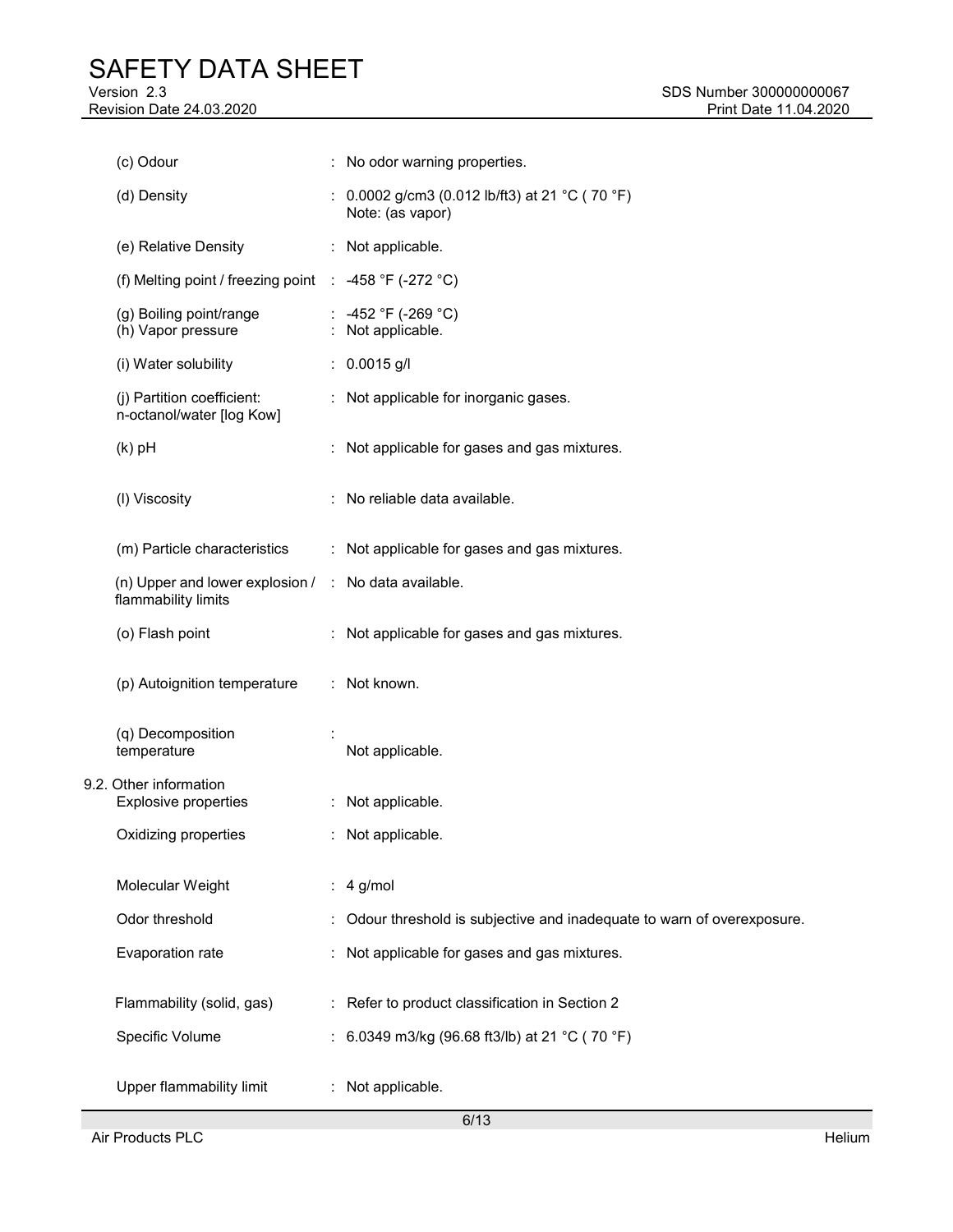| Lower flammability limit                    | $:$ Not applicable.                                                                                       |
|---------------------------------------------|-----------------------------------------------------------------------------------------------------------|
| Relative vapor density                      | $\therefore$ 0.138 (air = 1) Lighter or similar to air.                                                   |
|                                             |                                                                                                           |
| <b>SECTION 10: Stability and reactivity</b> |                                                                                                           |
| 10.1. Reactivity                            | : No reactivity hazard other than the effects described in sub-sections below.                            |
| 10.2. Chemical stability                    | : Stable under normal conditions.                                                                         |
| 10.3. Possibility of hazardous<br>reactions | : No data available.                                                                                      |
| 10.4. Conditions to avoid                   | : None under recommended storage and handling conditions (see section 7).                                 |
| 10.5. Incompatible materials                | : No data available.                                                                                      |
| 10.6. Hazardous<br>decomposition products   | : Under normal conditions of storage and use, hazardous decomposition products<br>should not be produced. |

## SECTION 11: Toxicological information

## 11.1. Information on toxicological effects

| Likely routes of exposure        |                                                                                                                                                                                   |  |
|----------------------------------|-----------------------------------------------------------------------------------------------------------------------------------------------------------------------------------|--|
| Effects on Eye                   | In case of direct contact with eyes, seek medical advice.                                                                                                                         |  |
| Effects on Skin                  | Adverse effects not expected from this product.                                                                                                                                   |  |
| Inhalation Effects               | In high concentrations may cause asphyxiation. Asphyxiation may bring<br>about unconsciousness without warning and so rapidly that victim may be<br>unable to protect themselves. |  |
| Ingestion Effects                | Ingestion is not considered a potential route of exposure.                                                                                                                        |  |
| Symptoms                         | Exposure to oxygen deficient atmosphere may cause the following<br>symptoms: Dizziness. Salivation. Nausea. Vomiting. Loss of<br>mobility/consciousness.                          |  |
| Acute toxicity                   |                                                                                                                                                                                   |  |
| <b>Acute Oral Toxicity</b>       | : No data is available on the product itself.                                                                                                                                     |  |
| <b>Acute Inhalation Toxicity</b> | : No data is available on the product itself.                                                                                                                                     |  |
| <b>Acute Dermal Toxicity</b>     | : No data is available on the product itself.                                                                                                                                     |  |
| Skin corrosion/irritation        | No data available.                                                                                                                                                                |  |
| Serious eye damage/eye           | $\therefore$ No data available.                                                                                                                                                   |  |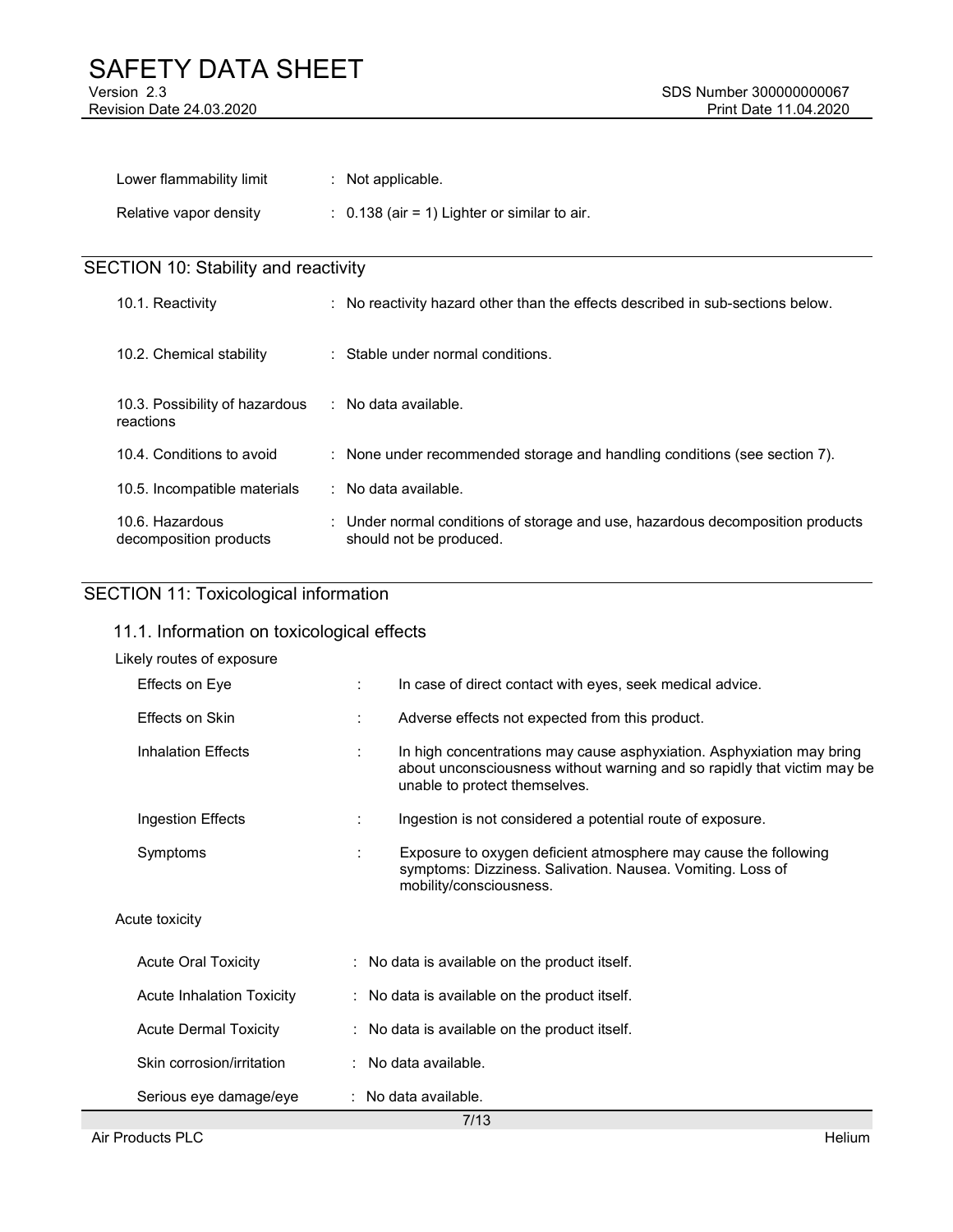#### irritation

| Sensitization. | No data available. |
|----------------|--------------------|
|                |                    |

Chronic toxicity or effects from long term exposures

| Carcinogenicity                                                | $\therefore$ No data available.                          |
|----------------------------------------------------------------|----------------------------------------------------------|
| Reproductive toxicity                                          | $:$ No data is available on the product itself.          |
| Germ cell mutagenicity                                         | $\therefore$ No data is available on the product itself. |
| Specific target organ systemic<br>toxicity (single exposure)   | $:$ No data available.                                   |
| Specific target organ systemic<br>toxicity (repeated exposure) | $:$ No data available.                                   |
| Aspiration hazard                                              | $:$ No data available.                                   |

## SECTION 12: Ecological information

|  |  |  | 12.1. Toxicity |  |
|--|--|--|----------------|--|
|  |  |  |                |  |

| Aquatic toxicity               | $\therefore$ No data is available on the product itself. |
|--------------------------------|----------------------------------------------------------|
| Toxicity to other<br>organisms | : No data is available on the product itself.            |

## 12.2. Persistence and degradability

No data available.

## 12.3. Bioaccumulative potential

Refer to Section 9 "Partition Coefficient (n-octanol/water)".

#### 12.4. Mobility in soil

Because of its high volatility, the product is unlikely to cause ground pollution.

## 12.5. Results of PBT and vPvB assessment

If applicable, refer to the extended section of the SDS for further information on CSA.

#### 12.6. Other adverse effects

This product has no known eco-toxicological effects.

| Effect on the ozone layer<br>Ozone Depleting Potential | No known effects from this product.<br><b>None</b> |
|--------------------------------------------------------|----------------------------------------------------|
| Effect on global warming                               | No known effects from this product.                |
|                                                        |                                                    |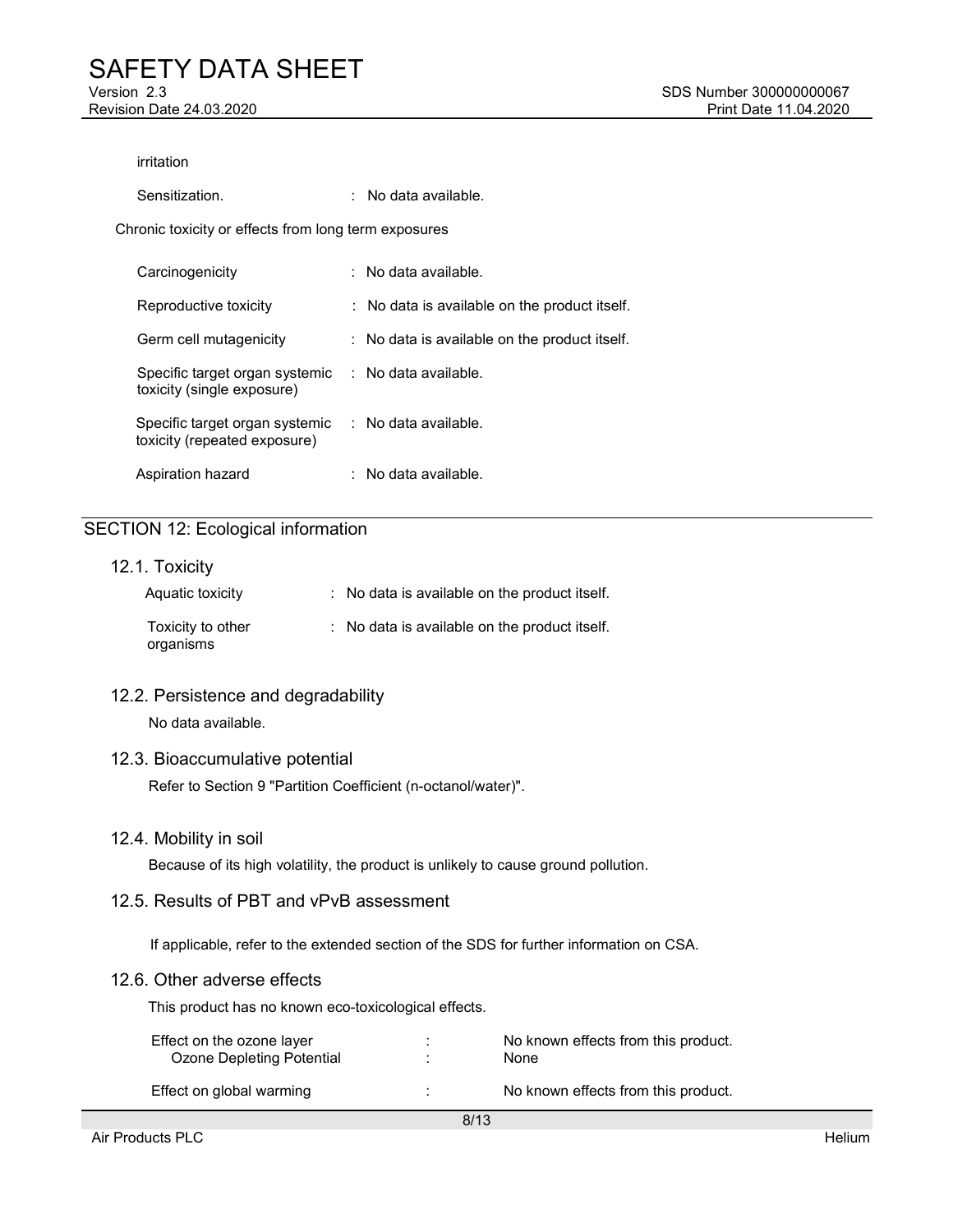| <b>Global Warming Potential</b>                                                                             | None                                                                                                                                                                                                                                                                                                                                                                            |
|-------------------------------------------------------------------------------------------------------------|---------------------------------------------------------------------------------------------------------------------------------------------------------------------------------------------------------------------------------------------------------------------------------------------------------------------------------------------------------------------------------|
| <b>SECTION 13: Disposal considerations</b>                                                                  |                                                                                                                                                                                                                                                                                                                                                                                 |
| 13.1. Waste treatment<br>methods                                                                            | Contact supplier if guidance is required. Return unused product in original<br>cylinder to supplier. Refer to the EIGA code of practice Doc. 30 "Disposal of<br>Gases", downloadable at http://www.eiga.org for more guidance on suitable<br>disposal methods. List of hazardous waste codes: 16 05 05: Gases in pressure<br>containers other than those mentioned in 16 05 04. |
| Contaminated packaging                                                                                      | : Return cylinder to supplier.                                                                                                                                                                                                                                                                                                                                                  |
| <b>SECTION 14: Transport information</b>                                                                    |                                                                                                                                                                                                                                                                                                                                                                                 |
| 14.1. UN number                                                                                             |                                                                                                                                                                                                                                                                                                                                                                                 |
| UN/ID No.                                                                                                   | : UN1046                                                                                                                                                                                                                                                                                                                                                                        |
| 14.2. UN proper shipping name                                                                               |                                                                                                                                                                                                                                                                                                                                                                                 |
| Transport by road/rail (ADR/RID)<br>Transport by air (ICAO-TI / IATA-DGR)<br>Transport by sea (IMDG)        | : HELIUM, COMPRESSED<br>: Helium, compressed<br>: HELIUM, COMPRESSED                                                                                                                                                                                                                                                                                                            |
| 14.3. Transport hazard class(es)                                                                            |                                                                                                                                                                                                                                                                                                                                                                                 |
| Label(s)                                                                                                    | $\therefore$ 2.2                                                                                                                                                                                                                                                                                                                                                                |
| Transport by road/rail (ADR/RID)<br><b>Class or Division</b><br>ADR/RID Hazard ID no.<br><b>Tunnel Code</b> | 2<br>$\therefore$ 20<br>$\colon$ (E)                                                                                                                                                                                                                                                                                                                                            |
| Transport by air (ICAO-TI / IATA-DGR)<br><b>Class or Division</b>                                           | 2.2<br>÷                                                                                                                                                                                                                                                                                                                                                                        |
| Transport by sea (IMDG)<br><b>Class or Division</b>                                                         | : 2.2                                                                                                                                                                                                                                                                                                                                                                           |
| 14.4. Packing group                                                                                         |                                                                                                                                                                                                                                                                                                                                                                                 |
| Transport by road/rail (ADR/RID)<br>Transport by air (ICAO-TI / IATA-DGR)<br>Transport by sea (IMDG)        | : Not applicable.<br>: Not applicable.<br>: Not applicable.                                                                                                                                                                                                                                                                                                                     |
| 14.5. Environmental hazards                                                                                 |                                                                                                                                                                                                                                                                                                                                                                                 |
| Transport by road/rail (ADR/RID)<br>Marine Pollutant                                                        | t.<br>No                                                                                                                                                                                                                                                                                                                                                                        |
| Transport by air (ICAO-TI / IATA-DGR)<br><b>Marine Pollutant</b>                                            | t.<br>No                                                                                                                                                                                                                                                                                                                                                                        |
| Transport by sea (IMDG)                                                                                     |                                                                                                                                                                                                                                                                                                                                                                                 |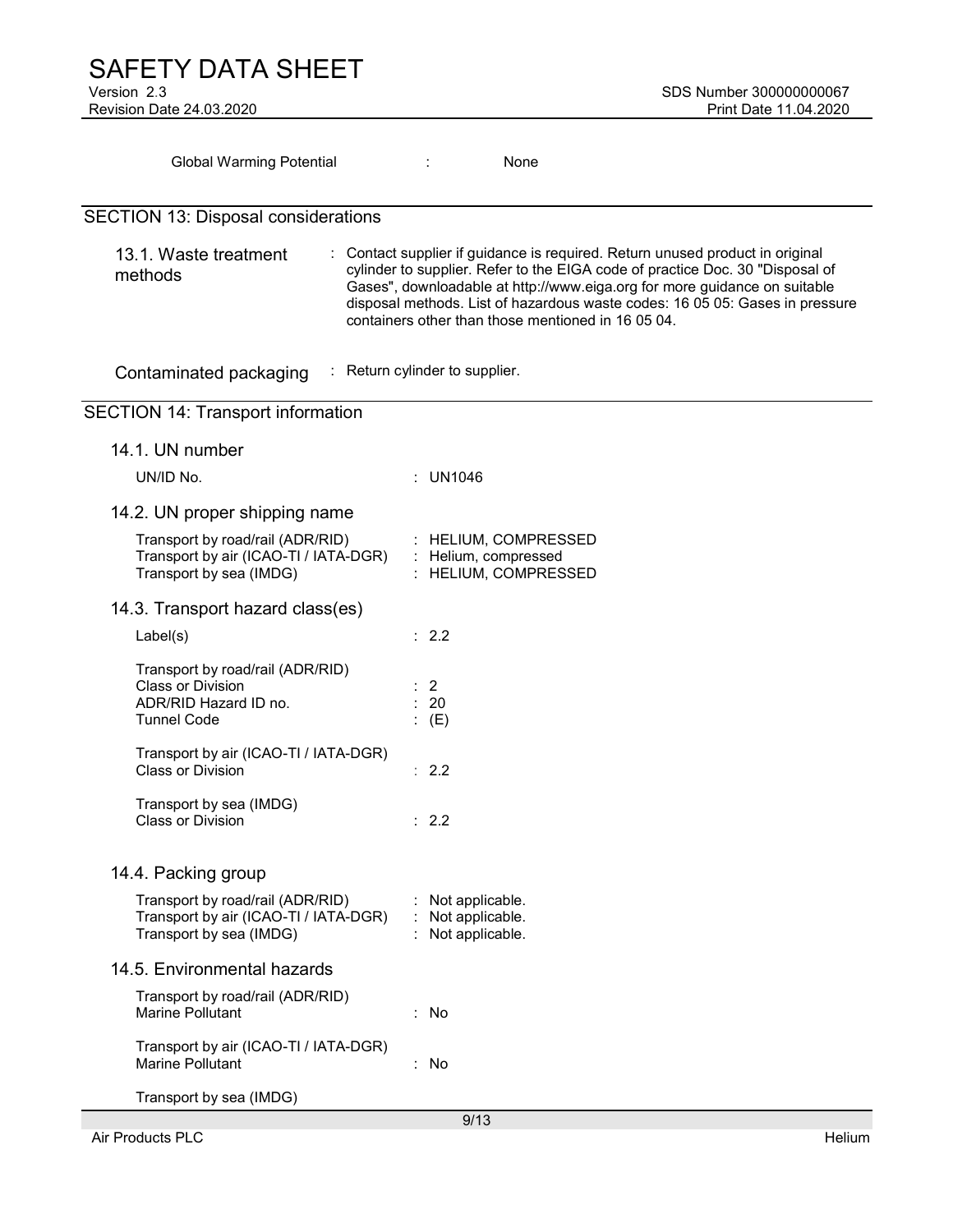| Marine Pollutant                      | : No                |
|---------------------------------------|---------------------|
| Segregation Group                     | $:$ None            |
| 14.6. Special precautions for user    |                     |
| Transport by air (ICAO-TI / IATA-DGR) |                     |
| Passenger and Cargo Aircraft          | : Transport allowed |
| Cargo Aircraft only                   | : Transport allowed |

Further Information

Avoid transport on vehicles where the load space is not separated from the driver's compartment. Ensure vehicle driver is aware of the potential hazards of the load and knows what to do in the event of an accident or an emergency. The transportation information is not intended to convey all specific regulatory data relating to this material. For complete transportation information, contact customer service.

14.7. Transport in bulk according to Annex II of Marpol and the IBC Code

Not applicable.

#### SECTION 15: Regulatory information

|  |  |  | 15.1. Safety, health and environmental regulations/legislation specific for the substance or mixture |  |
|--|--|--|------------------------------------------------------------------------------------------------------|--|
|  |  |  |                                                                                                      |  |

| Country     | Regulatory list | <b>Notification</b>    |
|-------------|-----------------|------------------------|
| <b>USA</b>  | <b>TSCA</b>     | Included on Inventory. |
| EU          | <b>EINECS</b>   | Included on Inventory. |
| Canada      | DSL.            | Included on Inventory. |
| Australia   | <b>AICS</b>     | Included on Inventory. |
| Japan       | <b>ENCS</b>     | Included on Inventory. |
| South Korea | <b>ECL</b>      | Included on Inventory. |
| China       | <b>SFPA</b>     | Included on Inventory. |
| Philippines | <b>PICCS</b>    | Included on Inventory. |

#### Other Regulations

REGULATION (EC) No 1907/2006 OF THE EUROPEAN PARLIAMENT AND OF THE COUNCIL of 18 December 2006 concerning the Registration, Evaluation, Authorisation and Restriction of Chemicals (REACH), establishing a European Chemicals Agency, amending Directive 1999/45/EC and repealing Council Regulation (EEC) No 793/93 and Commission Regulation (EC) No 1488/94 as well as Council Directive 76/769/EEC and Commission Directives 91/155/EEC, 93/67/EEC, 93/105/EC and 2000/21/EC.

COMMISSION REGULATION (EU) 2015/830 of 28 May 2015 amending Regulation (EC) No 1907/2006 of the European Parliament and of the Council on the Registration, Evaluation, Authorisation and Restriction of Chemicals (REACH).

Regulation (EC) No 1272/2008 the European Parliament and of the Council of 16 December 2008 on classification, labelling and packaging of substances and mixtures, amending and repealing Directives 67/548/EEC and 1999/45/EC, and amending Regulation (EC) No 1907/2006.

Control of Substances Hazardous to Health Regulations 2002 (as amended)

Health and Safety at Work etc. Act 1974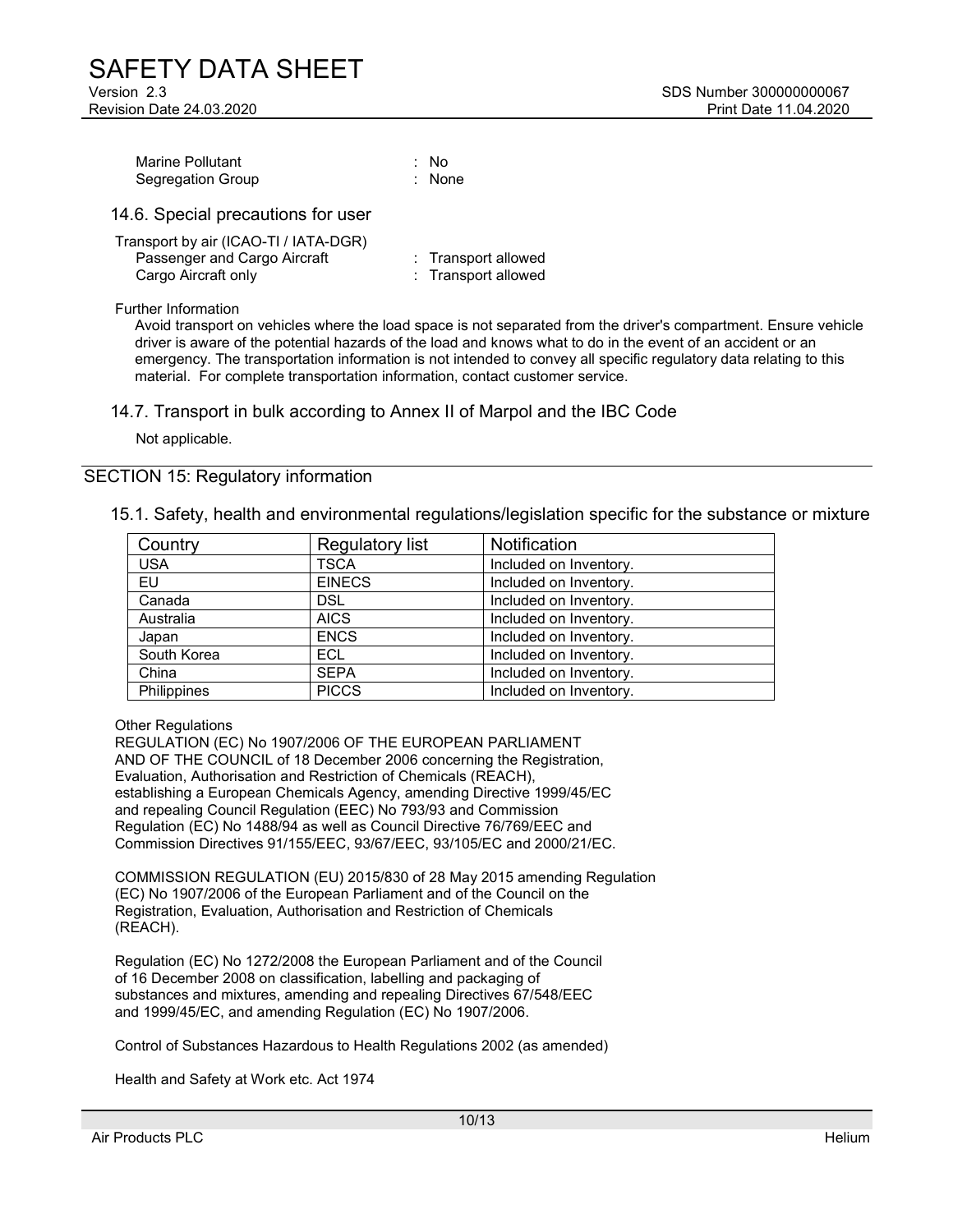# SAFETY DATA SHEET<br><sub>Version</sub> 2.3

Management of Health and Safety at Work Regulations (Northern Ireland) 2000 c.388, and as amended

Management of Health and Safety at Work Regulations 1999 (S.I. number 3242)

The Health and Safety at Work etc. Act 1974 (Application to Environmentally Hazardous Substances) Regulations 2002 (England and Wales and Scotland) 11 March 2002 c.282, and as amended

Health and Safety at Work Order (Application to Environmentally Hazardous Substances) Regulations (Northern Ireland) 2003 (Northern Ireland) 14 March 2003 c52, and as amended

The Control of Major Accident Hazards Regulations 2015 c483

The Control of Major Accident Hazards Regulations (Northern Ireland) 2015 c325

The Pressure Systems Safety Regulations 2000 (S.I. number 128) link to Pressure Equipment Directive (97/23/EC)

The Carriage of Dangerous Goods and Use of Transportable Pressure Equipment Regulations 2011 c1885, and as amended

The Carriage of Dangerous Goods and Use of Transportable Pressure Equipment Regulations with amendments (Northern Ireland) 2011 c365

The Water Environment (Water Framework Directive) (England and Wales) Regulations 2017 c.407

The Water Environment Regulations (Northern Ireland) 2017 c.81

Pollution Prevention and Control Act 1999 c.24

The Fluorinated Greenhouse Gases Regulations 2015 c.310

The Fluorinated Greenhouse Gases Regulations (Northern Ireland) 2015 c.425

The Acetylene Safety (England and Wales and Scotland) Regulations 2014 c.1639

The Highly Flammable Liquids and Liquefied Petroleum Gases Regulations 1972 c.917

The Highly Flammable Liquids and Liquefied Petroleum Gases Regulations (Northern Ireland) 1975 c.256

Dangerous Substances and Explosive Atmospheres Regulations (Northern Ireland) 2003 c.152

The Dangerous Substances and Explosive Atmospheres Regulations 2002 c.2776

Pollution Prevention and Control Act 1999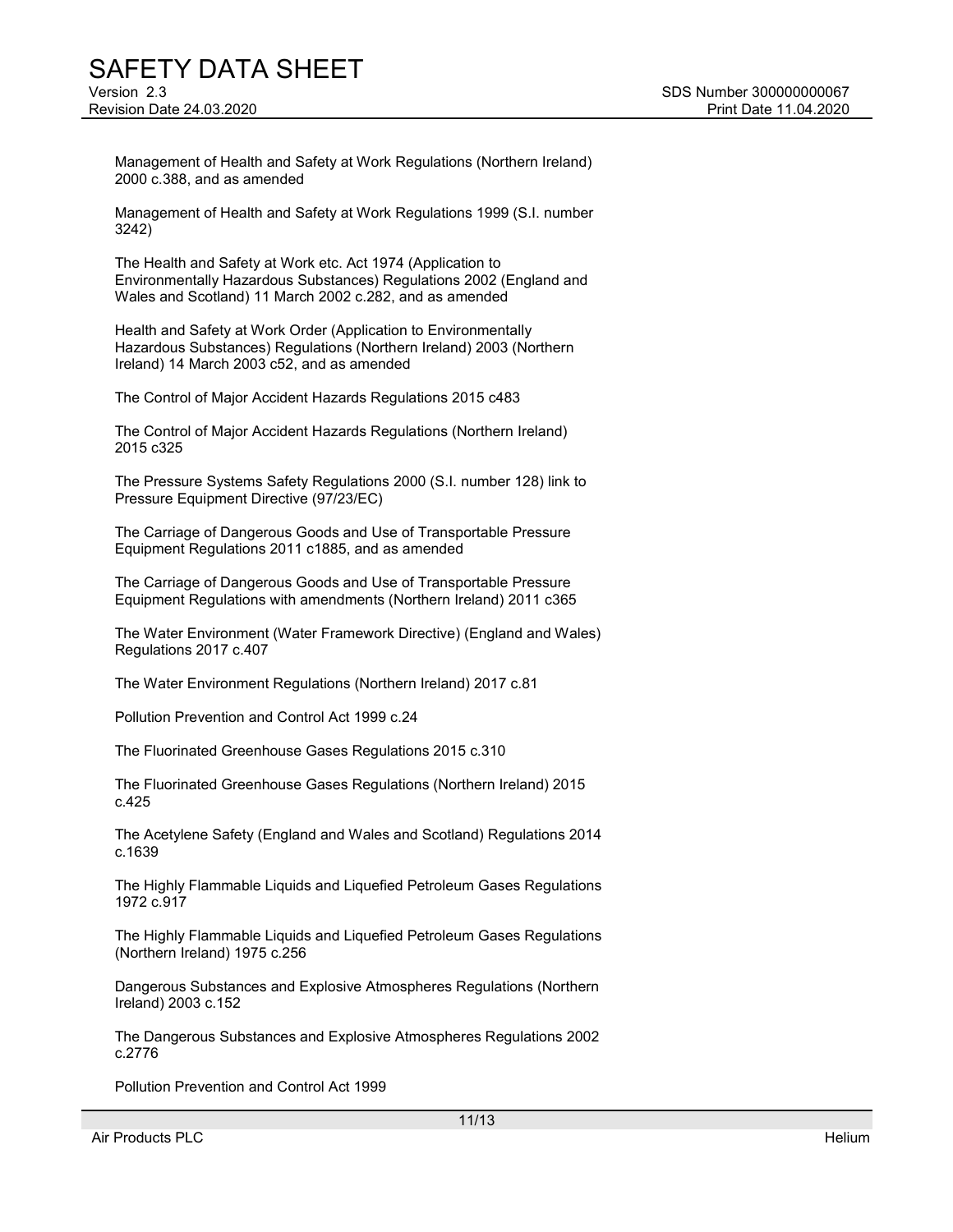The Environmental Permitting (England and Wales) Regulations 2016

Ozone Depleting Substances Regulations 2015

15.2. Chemical safety assessment

A CSA does not need to be carried out for this product.

## SECTION 16: Other information

Ensure all national/local regulations are observed.

Hazard Statements: H280 Contains gas under pressure; may explode if heated.

Indication of Method: Gases under pressure Compressed gas. Contains gas under pressure; may explode if heated. Calculation method

Abbreviations and acronyms: ATE - Acute Toxicity Estimate CLP - Classification Labelling Packaging Regulation; Regulation (EC) No 1272/2008 REACH - Registration, Evaluation, Authorisation and Restriction of Chemicals Regulation (EC) No 1907/2006 EINECS - European Inventory of Existing Commercial Chemical Substances ELINCS - European List of Notified Chemical Substances CAS# - Chemical Abstract Service number PPE - Personal Protection Equipment Kow - octanol-water partition coefficient DNEL - Derived No Effect Level LC50 - Lethal Concentration to 50 % of a test population LD50 - Lethal Dose to 50% of a test population (Median Lethal Dose) NOEC - No Observed Effect Concentration PNEC - Predicted No Effect Concentration RMM - Risk Management Measure OEL - Occupational Exposure Limit PBT - Persistent, Bioaccumulative and Toxic vPvB - Very Persistent and Very Bioaccumulative STOT - Specific Target Organ Toxicity CSA - Chemical Safety Assessment EN - European Standard UN - United Nations ADR - European Agreement concerning the International Carriage of Dangerous Goods by Road IATA - International Air Transport Association IMDG - International Maritime Dangerous Goods RID - Regulations concerning the International Carriage of Dangerous Goods by Rail WGK - Water Hazard Class

Key literature references and sources for data: ECHA - Guidance on the compilation of safety data sheets ECHA - Guidance on the application of the CLP Criteria ARIEL database